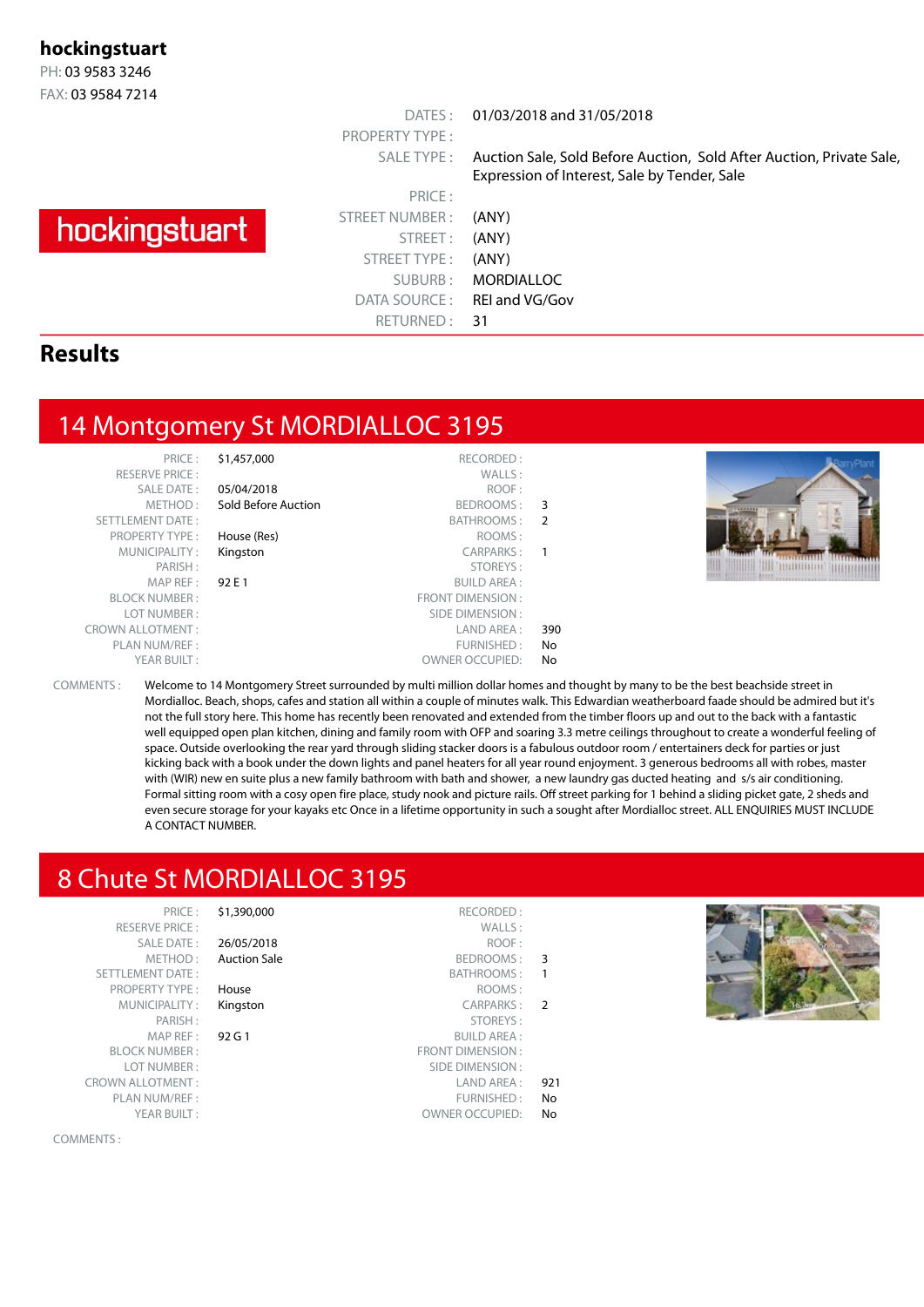## 4a Collocott St MORDIALLOC 3195

|               | RECORDED:               | \$1,370,000     | PRICE:                  |
|---------------|-------------------------|-----------------|-------------------------|
|               | WALLS:                  |                 | <b>RESERVE PRICE:</b>   |
|               | ROOF:                   | 10/05/2018      | <b>SALE DATE:</b>       |
| 3             | BEDROOMS:               | Private Sale    | METHOD:                 |
| 3             | BATHROOMS:              |                 | <b>SETTLEMENT DATE:</b> |
|               | ROOMS:                  | Townhouse (Res) | <b>PROPERTY TYPE:</b>   |
| $\mathcal{P}$ | CARPARKS:               | Kingston        | MUNICIPALITY:           |
|               | STOREYS:                |                 | PARISH:                 |
|               | <b>BUILD AREA:</b>      |                 | MAP REF:                |
|               | <b>FRONT DIMENSION:</b> |                 | <b>BLOCK NUMBER:</b>    |
|               | SIDE DIMENSION:         |                 | LOT NUMBER:             |
|               | LAND AREA:              |                 | <b>CROWN ALLOTMENT:</b> |
| No            | FURNISHED:              |                 | PLAN NUM/REF:           |
| No            | <b>OWNER OCCUPIED:</b>  |                 | YEAR BUILT:             |



COMMENTS : Absolute quality meets ultimate easy living within a stroll of the station, village and beach! From leading local builder Home Lifestyle Solutions, this three bedroom plus home-office, 2.5 bathroom home offers an expansively proportioned multi-living design featuring a vast ground-floor master-suite (with ensuite and walk-in-robe), a versatile home-office (sized to double as a quiet sitting-room) and huge living areas on each level (upstairs and downstairs with fitted study area). Styled with exceptional attention-to-detail with a true butlers' pantry (with sink), Smeg appliance kitchen, dual vanities and floor-to-ceiling tiling for both bathrooms, this outstanding home is a showcase of high-end designer detail with thick stone benchtops, solid matt-finish Blackbutt flooring, plantation shutters and mirror splashback. Built to a demanding architectural specification with climate-control over two zones, video intercom and alarm, the home has an innovative edge with a soaring cathedral-style roofline and a seamless flow through pillarless stacking sliders to the Blackbutt-decked timber-lined al fresco room! Even the double auto-garage is cleverly detailed - with parking on an aggregate drive in front and through-access behind. Surrounded by prestige homes and quality renovations in Mordialloc's premier park precinct, even the location offers more - with the station, primary school and shopping village within half a dozen blocks and the bay within a walk. For more information about this state of-the-art home contact Wesley Belt at Buxton Mentone on 0418 310 753

## 52 Scarlet St MORDIALLOC 3195

| PRICE:<br><b>RESERVE PRICE:</b><br>SALE DATE:<br>METHOD:<br><b>SETTLEMENT DATE:</b><br><b>PROPERTY TYPE:</b><br>MUNICIPALITY:<br>PARISH:<br>MAP REF :<br><b>BLOCK NUMBER:</b><br>LOT NUMBER :<br><b>CROWN ALLOTMENT:</b><br>PLAN NUM/REF: | \$1,300,000<br>03/03/2018<br><b>Auction Sale</b><br>04/04/2018<br>House (Res)<br>Kingston<br>Mordialloc<br>87 H 8<br>TP227899 | RECORDED:<br>WALLS:<br>ROOF:<br>BEDROOMS:<br>BATHROOMS: 3<br>ROOMS:<br>CARPARKS: 2<br>STOREYS:<br>BUILD AREA :<br>FRONT DIMENSION:<br>SIDE DIMENSION :<br>LAND AREA :<br>FURNISHED: | -5<br>No |  |
|-------------------------------------------------------------------------------------------------------------------------------------------------------------------------------------------------------------------------------------------|-------------------------------------------------------------------------------------------------------------------------------|-------------------------------------------------------------------------------------------------------------------------------------------------------------------------------------|----------|--|
| YEAR BUILT:                                                                                                                                                                                                                               |                                                                                                                               | <b>OWNER OCCUPIED:</b>                                                                                                                                                              | Yes      |  |
|                                                                                                                                                                                                                                           |                                                                                                                               |                                                                                                                                                                                     |          |  |

COMMENTS : Flawlessly finished inside and out, this impeccable 5 bedroom home is brilliantly located near Parkdale Secondary College, a choice of well-regarded primary schools, shops, parks and transport - the essential ingredients for easy family living! Beyond its beautifully manicured gardens and boardwalk-style pathway, the smartly-appointed home opens to a light-filled entry showcasing pristine tiled floors. An original copper and brick fireplace takes centre stage in the inviting lounge room, whilst entertaining has never been so easy thanks to an expansive rear living/dining zone and stunning stone & mixed media kitchen. This fabulous area opens out to a huge alfresco patio and secure, child-friendly back garden. A ground floor master with walk-in robe and luxe ensuite is a highly desirable inclusion; three additional bedrooms (BIRs) are all peacefully positioned upstairs along with a designer family bathroom. Back downstairs, a play room or office could be used as a fifth bedroom if desired; it is adjacent a stylish bathroom with rain shower and statement bathtub. On a prime corner allotment of approx. 532sqm, the home features intercom & security system for added peace of mind, whilst a laundry with rear access, substantial storage, ducted heating/cooling and double auto garage with rear access are all offered.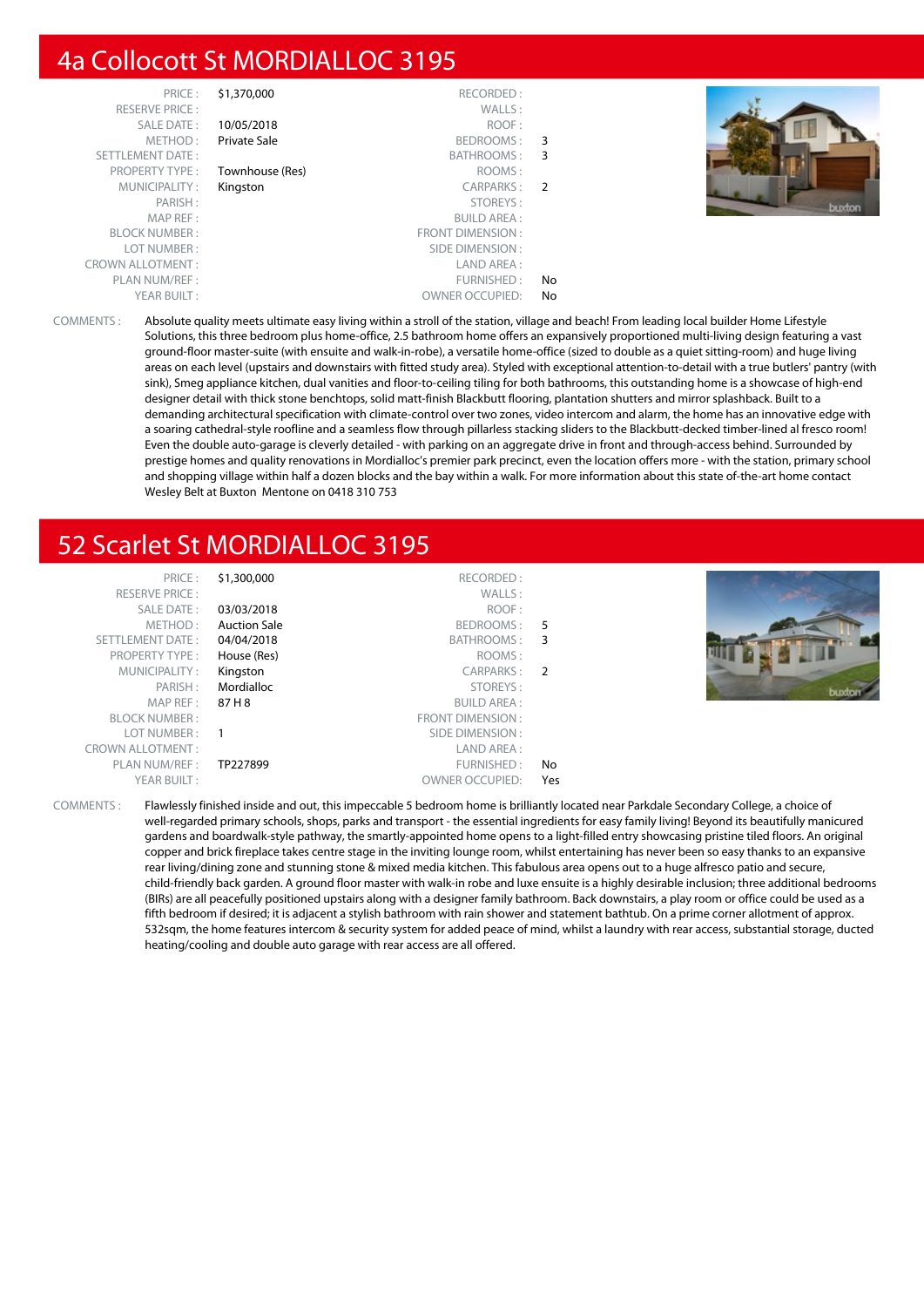## 12 Barkly St MORDIALLOC 3195

|              | RECORDED:              | \$1,260,000         | PRICE:                  |
|--------------|------------------------|---------------------|-------------------------|
| Weatherboard | WALLS:                 |                     | <b>RESERVE PRICE:</b>   |
|              | ROOF:                  | 21/04/2018          | SALE DATE:              |
|              | BEDROOMS: 3            | <b>Auction Sale</b> | METHOD:                 |
|              | BATHROOMS:             |                     | SETTLEMENT DATE:        |
|              | ROOMS:                 | House (Res)         | <b>PROPERTY TYPE:</b>   |
|              | CARPARKS:              | Kingston            | MUNICIPALITY:           |
|              | STOREYS:               |                     | PARISH:                 |
|              | <b>BUILD AREA:</b>     |                     | MAP REF :               |
|              | FRONT DIMENSION: 0     |                     | <b>BLOCK NUMBER:</b>    |
|              | SIDE DIMENSION :       |                     | LOT NUMBER:             |
| 741          | LAND AREA :            |                     | <b>CROWN ALLOTMENT:</b> |
| No           | FURNISHED:             |                     | PLAN NUM/REF :          |
| No           | <b>OWNER OCCUPIED:</b> |                     | YEAR BUILT:             |

COMMENTS : Just ten minutes by foot will find you deliberating over the Main Street's cafes, on the citybound platform at the station or metres from the soft sands and sparkling waters of Port Phillip Bay. Boasting fabulous dimensions of 741sqm (approx.), this hard-to-find allotment is smack bang in the middle of a skyrocketing neighbourhood, where fine amenities, natural attractions and an unbeatable lifestyle have people flocking in droves. Sought-after zoning for Parkdale Secondary College, proximity to Mentone's array of elite schooling options along with shopping destinations such as DFO and Southland all within easy reach guarantee that this is an unbeatable location for a bespoke family home crafted to your needs (STCA). Alternatively, with such generous proportions and an accommodating frontage, developers may see the potential to create a stylish multi-dwelling subdivision (STCA). Currently home to a ramshackle cottage, this is a stunning opportunity to start a new adventure in this desirable district.

## 1/13 Albert St MORDIALLOC 3195

| PRICE:                  | \$1,055,000         | RECORDED:              |              |  |
|-------------------------|---------------------|------------------------|--------------|--|
| <b>RESERVE PRICE:</b>   |                     | WALLS:                 |              |  |
| <b>SALE DATE:</b>       | 17/03/2018          | ROOF:                  |              |  |
| METHOD:                 | <b>Auction Sale</b> | BEDROOMS: 3            |              |  |
| SETTLEMENT DATE:        |                     | BATHROOMS:             | $\mathbf{1}$ |  |
| <b>PROPERTY TYPE:</b>   | House (Res)         | ROOMS:                 |              |  |
| MUNICIPALITY:           | Kingston            | CARPARKS: 2            |              |  |
| PARISH:                 |                     | STOREYS:               |              |  |
| MAPREF:                 | 87 E 11             | <b>BUILD AREA:</b>     |              |  |
| <b>BLOCK NUMBER:</b>    |                     | FRONT DIMENSION:       |              |  |
| LOT NUMBER:             |                     | SIDE DIMENSION :       |              |  |
| <b>CROWN ALLOTMENT:</b> |                     | LAND AREA :            | 447          |  |
| PLAN NUM/REF :          |                     | FURNISHED:             | No           |  |
| YEAR BUILT:             |                     | <b>OWNER OCCUPIED:</b> | No           |  |
|                         |                     |                        |              |  |

COMMENTS : Perfectly positioned on a smart allotment of 447m2 (approx.) in one of Mordialloc's most coveted and charactered streets, sits this gorgeous 3 bedroom, dual-living, period entertainer. Only steps from the white sands of one of Melbourne's best beaches and the beating heart of Mordialloc Village, this home truly represents this Bayside cosmopolitan suburb's love for family comfort and ease amidst endless entertainment and recreational capacity. Comprised primarily of beautifully appointed traditional living zones, the home caters for all members of the family with a seamless floorplan including three generously sized bedrooms with BIR. Boasting soaring ceilings and heart warming charm throughout, the home's centrepiece at the kitchen/dining area, neighboured by two separate living areas bring the family back together for meals and entertainment. Outdoor entertainers will be in their element amazing space beyond the double doors which peel of the family room at the rear of the home, completely transforming the home's entertainment capacity opening up into a easy-care rear yard. Meticulously maintained, the garden at the front of the home provides plenty of space for the kids to run around, and another spot to entertain. With extra creature comforts such as ducted heating, and space for 2 cars, you will find yourself enjoying the home all year round knowing you are within walking distance of all that Bayside living has to offer. With access to all the leisure and recreational amenity you could dream of within the hustling centre of Mordialloc boasting an array of trendy cafes, eateries, supermarkets and bars, the family will find a whole new meaning to a social lifestyle. With sporting amenity aplenty, including Ben Kavanagh Reserve, Mordialloc Tennis Club, Mordialloc Bowls Club, Woodlands Golf Club, Doug Denyer Reserve, Dog Park and access to the beautiful Mordialloc Creek the active lifestyle thrives here too. Further for your convenience, Mordialloc railway station is a short 400m away for short ride into the city. The kids will be well looked after here too with Mordialloc Beach Primary and St. Brigid's Primary within a short stroll, and Parkdale Secondary, Mentone Grammar, Mentone Girls Grammar, Mentone Girls Secondary, St. Bede's College and Kilbreda College all within a 4 minute drive. ALL ENQUIRIES MUST INCLUDE A CONTACT NUMBER.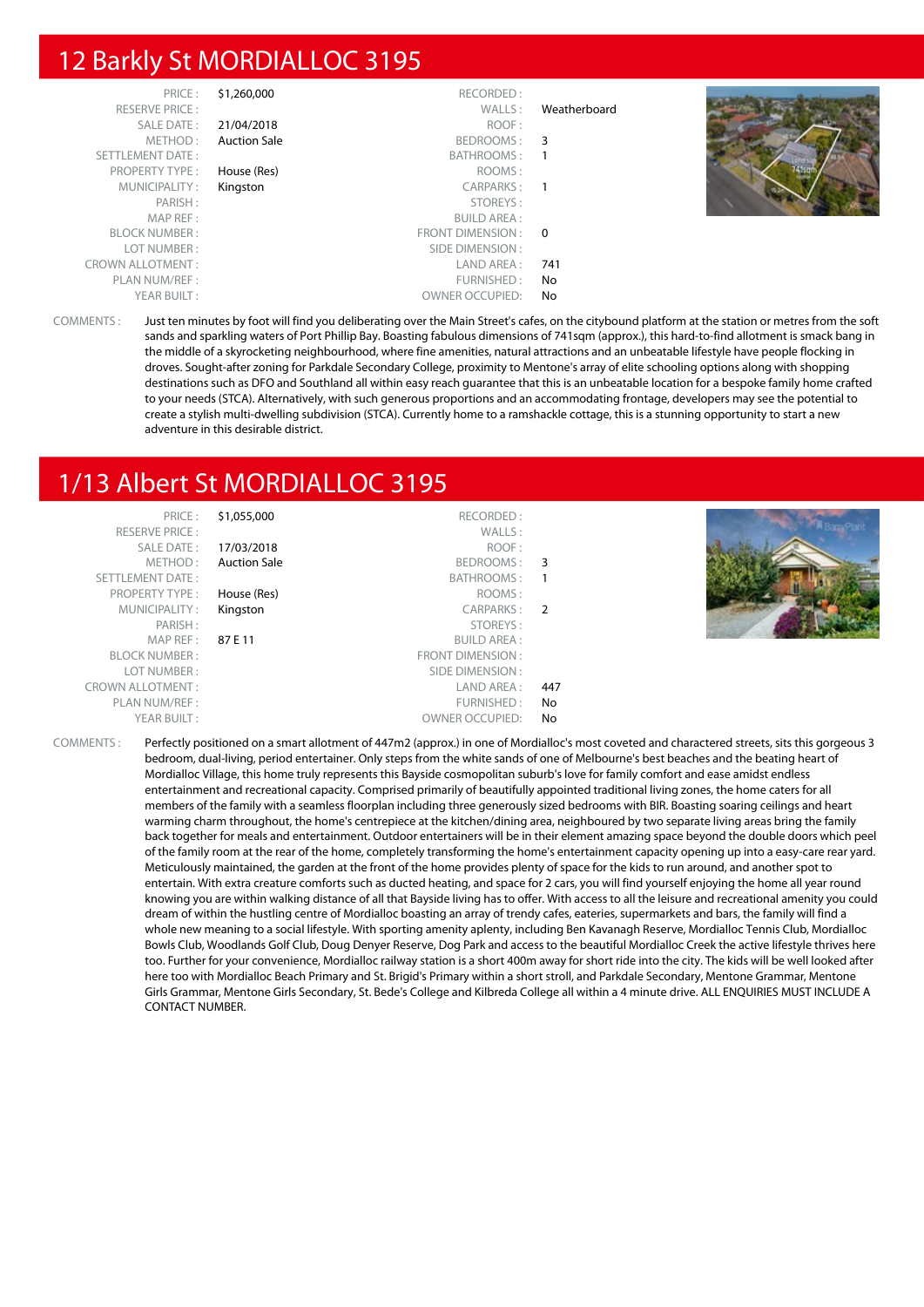## 48 Jack Holt Way MORDIALLOC 3195

|                     | RECORDED:              | \$962,000           | PRICE:                  |
|---------------------|------------------------|---------------------|-------------------------|
| <b>Brick Veneer</b> | WALLS:                 |                     | <b>RESERVE PRICE:</b>   |
|                     | ROOF:                  | 28/04/2018          | <b>SALE DATE:</b>       |
| 3                   | BEDROOMS:              | <b>Auction Sale</b> | METHOD:                 |
| -2                  | BATHROOMS:             |                     | SETTLEMENT DATE:        |
|                     | ROOMS:                 | Townhouse (Res)     | <b>PROPERTY TYPE:</b>   |
|                     | CARPARKS: 2            | Kingston            | MUNICIPALITY:           |
|                     | STOREYS:               |                     | PARISH:                 |
|                     | <b>BUILD AREA:</b>     | 92 J 1              | MAP REF:                |
|                     | FRONT DIMENSION : 0    |                     | <b>BLOCK NUMBER:</b>    |
|                     | SIDE DIMENSION :       |                     | LOT NUMBER:             |
| 207                 | LAND AREA :            |                     | <b>CROWN ALLOTMENT:</b> |
| No                  | FURNISHED:             |                     | PLAN NUM/REF :          |
| No                  | <b>OWNER OCCUPIED:</b> |                     | YEAR BUILT:             |

COMMENTS : With calming views across the expansive wetlands, this contemporary home offers the perfect blend of stylish spaces and low maintenance ease. Situated in a sought-after district, this location boasts brilliant proximity to both Parkdale and Mordialloc's hub along with prized zoning for Parkdale Secondary College. With the peace of mind of a secure entrance, the focal point of this relaxed setting is a combined living and dining zone which boasts a wall of bi-fold doors which can be thrown open to a sheltered alfresco patio and the secure garden beyond here a huge 12-person spa is the ideal way to finish an evening. Inside, the laminate kitchen is equipped with high-end Bosch appliances and along with its broad breakfast bar is perfect for successful entertaining. Tucked away upstairs, two of the three bedrooms take in tranquil views and share the central full-tiled bathroom, while the spacious master boasts a walk-in robe plus a sparkling ensuite also here, a peaceful retreat provides a versatile additional space to unwind. Ducted heating, evaporative cooling and split system heating/cooling are also offered, whilst a powder room, alarm and laundry with convenient access to the double auto garage wrap up an appealing package.

## 10b Park St MORDIALLOC 3195

| PRICE:                    | \$929,000        | RECORDED:               |
|---------------------------|------------------|-------------------------|
| <b>RESERVE PRICE:</b>     |                  | WALLS:                  |
| SALE DATE:                | 16/04/2018       | ROOF:                   |
| METHOD:                   | Sale             | BEDROOMS:               |
| <b>SETTLEMENT DATE:</b>   |                  | <b>BATHROOMS:</b>       |
| <b>PROPERTY TYPE:</b>     | Strata Unit/Flat | ROOMS:                  |
| MUNICIPALITY:             | Kingston         | <b>CARPARKS:</b>        |
| PARISH:                   | Mordialloc       | STOREYS:                |
| MAP REF:                  | 92 F 1           | <b>BUILD AREA:</b>      |
| <b>BLOCK NUMBER:</b>      |                  | <b>FRONT DIMENSION:</b> |
| LOT NUMBER:               | 18               | SIDE DIMENSION:         |
| <b>CROWN ALLOTMENT:</b>   |                  | LAND AREA:              |
| PLAN NUM/REF:             | PS742758         | FURNISHED:              |
| $VFA$ $D$ $D$ $H$ $H$ $T$ |                  |                         |

RESERVE PRICE : WALLS : **16/04/2018** ROOF : Sale BEDROOMS : BATHROOMS : **Property Type Strata Unit/Flat** ROOMS : Kingston CARPARKS : Mordialloc STOREYS : **92 F 1** BUILD AREA : FRONT DIMENSION : **18** SIDE DIMENSION : LAND AREA : PS742758 FURNISHED : YEAR BUILT : THE STATE OF THE SERVICE OWNER OCCUPIED: Yes

COMMENTS :

## 1/125 Albert St MORDIALLOC 3195

| PRICE:<br><b>RESERVE PRICE:</b><br>SALE DATE:<br>METHOD:<br><b>SETTLEMENT DATE:</b><br><b>PROPERTY TYPE:</b><br>MUNICIPALITY:<br>PARISH:<br>MAP REF:<br><b>BLOCK NUMBER:</b><br>LOT NUMBER:<br><b>CROWN ALLOTMENT:</b> | \$865,000<br>24/03/2018<br><b>Auction Sale</b><br>Unit<br>Kingston<br>92 F 1 | RECORDED:<br>WALLS:<br>ROOF:<br>BEDROOMS: 3<br>BATHROOMS:<br>ROOMS:<br>CARPARKS: 2<br>STOREYS:<br><b>BUILD AREA:</b><br>FRONT DIMENSION:<br>SIDE DIMENSION :<br>LAND AREA: |          |  |
|------------------------------------------------------------------------------------------------------------------------------------------------------------------------------------------------------------------------|------------------------------------------------------------------------------|----------------------------------------------------------------------------------------------------------------------------------------------------------------------------|----------|--|
| PLAN NUM/REF :<br>YEAR BUILT:                                                                                                                                                                                          |                                                                              | FURNISHED:<br><b>OWNER OCCUPIED:</b>                                                                                                                                       | No<br>No |  |

COMMENTS : This single-level three-bedroom villa is safe, secure and central. Located beside St Brigid's primary school and on the quiet extension of Albert Street, the picket fence surrounds a little front garden, single lock up garage and secure entrance. The main bedroom has a generous walk in robe, with internal access to shared bathroom lit by a clever skylight and featuring separate bath and shower. The front lounge room leads through to a crisp kitchen/dining area with ceramic tiled floor, gas cooktop, wall oven and dishwasher plus a lookout to a private rear courtyard. There is internal access to the garage so you won't get wet bringing in the shopping. There is a separate laundry and w/c. Plus two good sized bedrooms each with BIRs have safety shutters and there is carpet in all the bedrooms and lounge. Very low maintenance plus ducted gas heating and split system air con add to the comforts of home. Walking distance to school, shops, station and the beach. It's clean, safe and central. This is a really lovely villa that will be perfect for astute buyers. ALL ENQUIRIES MUST INCLUDE A CONTACT NUMBER.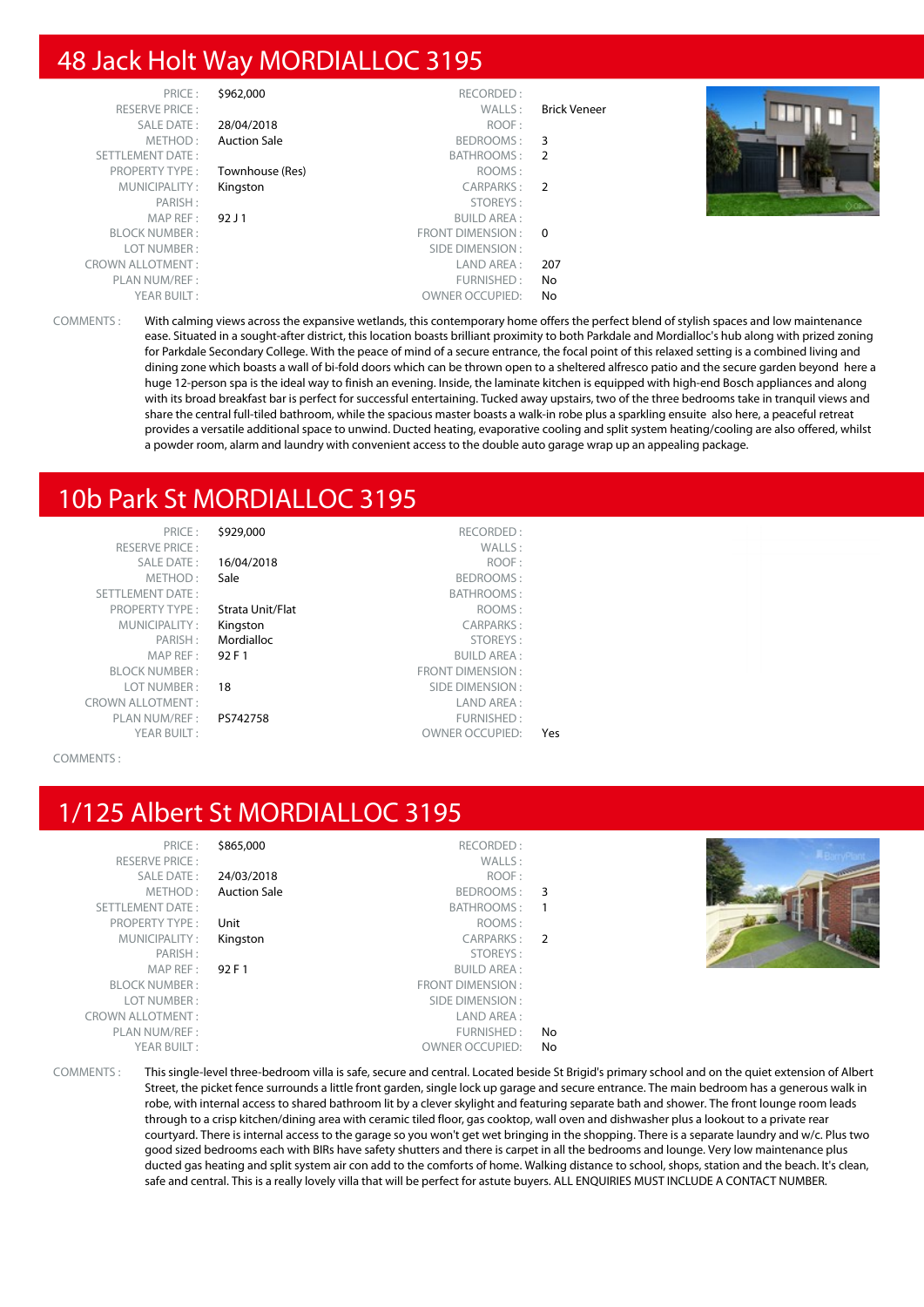## 133c Mcdonald St MORDIALLOC 3195

| PRICE:                  | \$860,000          | RECORDED:               |                |
|-------------------------|--------------------|-------------------------|----------------|
| <b>RESERVE PRICE:</b>   |                    | WALLS:                  |                |
| <b>SALE DATE:</b>       | 17/05/2018         | ROOF:                   |                |
| METHOD:                 | Private Sale       | BEDROOMS:               | 4              |
| <b>SETTLEMENT DATE:</b> |                    | BATHROOMS:              | 3              |
| <b>PROPERTY TYPE:</b>   | Townhouse (Single) | ROOMS:                  |                |
| MUNICIPALITY:           | Kingston           | CARPARKS:               | $\overline{2}$ |
| PARISH:                 |                    | STOREYS:                |                |
| MAP REF:                | 87 J 11            | <b>BUILD AREA:</b>      |                |
| <b>BLOCK NUMBER:</b>    |                    | <b>FRONT DIMENSION:</b> |                |
| LOT NUMBER:             |                    | SIDE DIMENSION:         |                |
| <b>CROWN ALLOTMENT:</b> |                    | LAND AREA:              |                |
| PLAN NUM/REF:           |                    | FURNISHED:              | No             |
| YEAR BUILT:             |                    | <b>OWNER OCCUPIED:</b>  | No             |



COMMENTS : Spanning three glamorous levels, this sensational luxury town residence designed & crafted by prominent developers BPM, is perfectly positioned for family ease. Offering four queen-sized bedrooms and enjoying an enviable location opposite the wide open spaces of the fabulous Doug Denyer Reserve, this stunning low maintenance base is a brilliant proposition for busy families in the ultimate lifestyle locale. On the ground floor, a generous bedroom with ensuite access is a wonderful inclusion, perfect for either teens, guests or extended family members. The middle level is the social hub of the home and is completely dedicated to entertaining. Here, a striking mixed media kitchen with luxe stone benchtops, quality appliances and on-trend smoky mirrored splashback dramatically divides the living and dining areas imagine the gatherings you could hold in this exceptional space! Three additional bedrooms are all located on the top level, including the peaceful master which benefits from a stylish ensuite and large walk-in robe. The remaining two bedrooms both feature mirrored robes plus panel heating and share a sparkling family bathroom. Displaying incredible attention to detail at every turn, this flawless package also includes split systems, double glazing, wideboard oak floors, intercom, study nook, Euro laundry, powder room, balconies and double auto garage with rear laneway access. So close to the attractions of Main Street, and with great coffee at your fingertips, this innovative home is also close to Woodlands Golf Course and is in the coveted Parkdale Secondary College zone. For more information about this glamorous low maintenance residence contact Emily Whitehead at Buxton Mentone on 0420 997 276

## 1/10 Epsom Rd MORDIALLOC 3195

| \$820,000<br>PRICE:<br><b>RESERVE PRICE:</b><br><b>SALE DATE:</b><br>28/04/2018<br><b>Auction Sale</b><br>METHOD:<br>SETTLEMENT DATE:<br>PROPERTY TYPE:<br>Unit<br>MUNICIPALITY:<br>Kingston<br>PARISH:<br>MAPREF:<br>87 E 12<br><b>BLOCK NUMBER:</b><br>FRONT DIMENSION :<br>LOT NUMBER:<br><b>CROWN ALLOTMENT:</b><br>PLAN NUM/REF: | RECORDED:<br>WALLS:<br>ROOF:<br>BEDROOMS: 2<br>BATHROOMS:<br>ROOMS:<br>CARPARKS: 2<br><b>KERSER</b><br>STOREYS:<br>BUILD AREA :<br>SIDE DIMENSION :<br>LAND AREA:<br>FURNISHED:<br>No |
|---------------------------------------------------------------------------------------------------------------------------------------------------------------------------------------------------------------------------------------------------------------------------------------------------------------------------------------|---------------------------------------------------------------------------------------------------------------------------------------------------------------------------------------|
| YEAR BUILT:                                                                                                                                                                                                                                                                                                                           | <b>OWNER OCCUPIED:</b><br>No                                                                                                                                                          |

COMMENTS : High on Epsom hill where the beach is an easy meander down the hill and an array of tempting cafes and shops are just moments away, this front two-bedroom villa presents an exciting opportunity for renovators, first home buyers or downsizers. Boasting its own driveway and street frontage, the home offers a practical floorplan which is just yearning for some modern updates.Featuring a spacious lounge and distinct meals area which are adjacent the bright kitchen, the promising home also boasts a sundrenched, private courtyard - the perfect place to spend balmy evenings.Down the hall, both of the double-sized bedrooms feature fitted wardrobes, the main room enjoying access to the bathroom. A separate WC is also offered along with a laundry with handy access out to a second courtyard, whilst a gas heater, air conditioner and lock up garage round off the hassle-free package. Seconds to the bay, metres to a good latte and just a hop from the station, this is an exciting chance create that ideal coastal retreat.For all enquiries please contact Andrew Plousi on 0411 799 023 Hodges Mentone.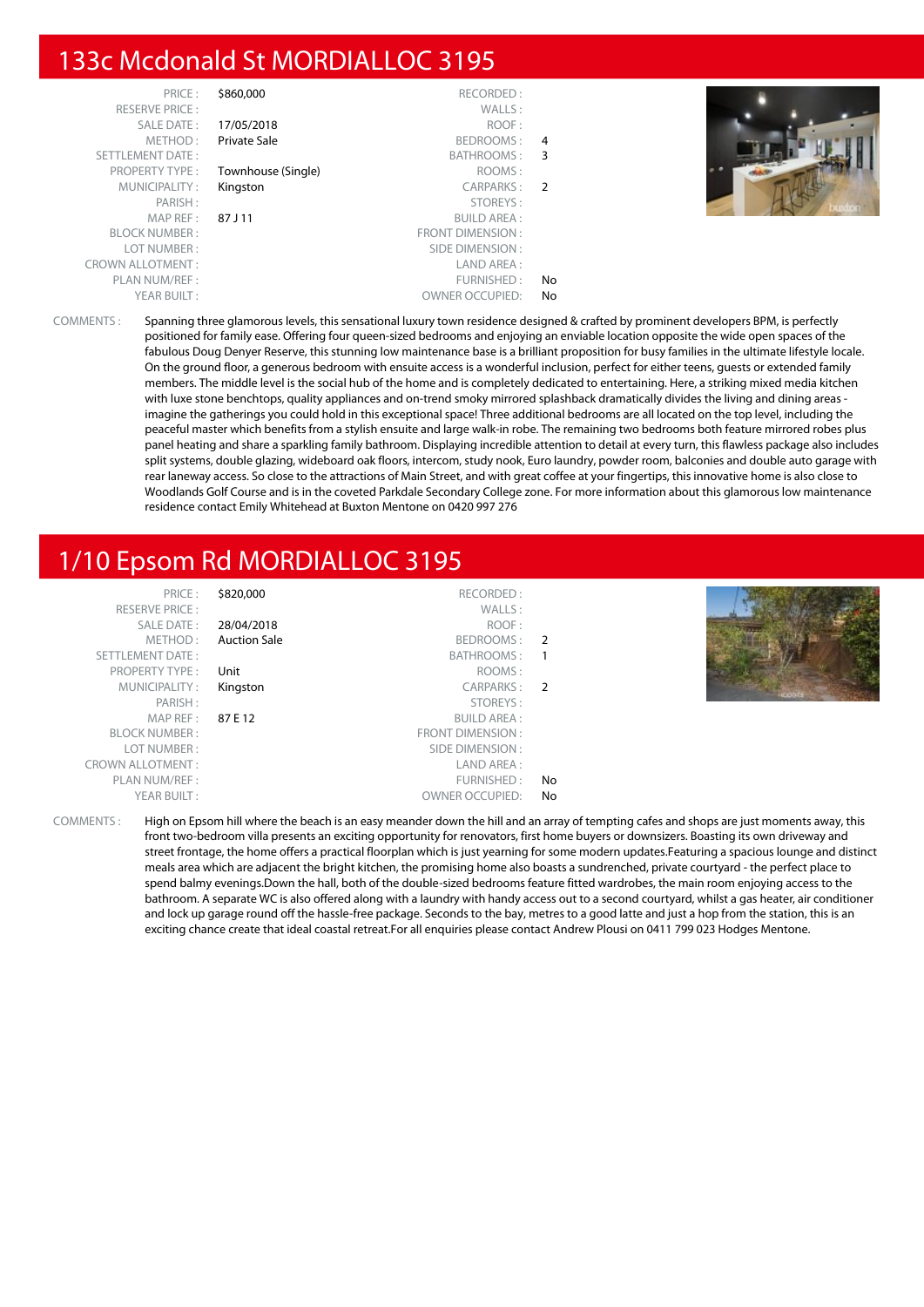## 1/54 White St MORDIALLOC 3195

| PRICE:                  | \$815,000           | RECORDED:               |               |
|-------------------------|---------------------|-------------------------|---------------|
| <b>RESERVE PRICE:</b>   |                     | WALLS:                  |               |
| <b>SALE DATE:</b>       | 30/05/2018          | ROOF:                   |               |
| METHOD:                 | Sold Before Auction | BEDROOMS:               | 3             |
| <b>SETTLEMENT DATE:</b> |                     | BATHROOMS:              | 2             |
| <b>PROPERTY TYPE:</b>   | Townhouse (Single)  | ROOMS:                  |               |
| MUNICIPALITY:           | Kingston            | CARPARKS:               | $\mathcal{P}$ |
| PARISH:                 |                     | STOREYS:                |               |
| MAP REF:                | 87 G 11             | <b>BUILD AREA:</b>      |               |
| <b>BLOCK NUMBER:</b>    |                     | <b>FRONT DIMENSION:</b> |               |
| LOT NUMBER:             |                     | SIDE DIMENSION:         |               |
| <b>CROWN ALLOTMENT:</b> |                     | LAND AREA:              |               |
| PLAN NUM/REF:           |                     | FURNISHED:              | No            |
| YEAR BUILT:             |                     | <b>OWNER OCCUPIED:</b>  | No            |



COMMENTS : Near new 3BR townhouse just moments from the vibrant heart of Mordialloc. Downstairs comprises large open-plan living and dining area with sliding doors to a private courtyard garden with timber deck, perfect for entertaining. There is a stunning kitchen with stainless steel appliances and stone bench tops, study nook, powder room and separate laundry. Upstairs you will find a spacious master suite with walk-in-wardrobe and ensuite bathroom. Two further bedrooms with built in wardrobes and central bathroom. Double remote-control garage, storage shed, ducted vaccum, ducted heating, evaporative cooling, intercom, alarm and polished floor boards. Walk to everything Main Street Mordialloc has to offer - shops, cafes, restaurants and Mordialloc train station. ALL ENQUIRES MUST INCLUDE A CONTACT NUMBER.

## 1/4-6 Edith St MORDIALLOC 3195

| PRICE:<br><b>RESERVE PRICE:</b><br><b>SALE DATE:</b><br>METHOD:<br>SETTLEMENT DATE: | \$795,000<br>09/05/2018<br>Private Sale | RECORDED:<br>WALLS:<br>ROOF:<br>BEDROOMS: 3<br>BATHROOMS: | $\overline{\phantom{0}}$   |  |
|-------------------------------------------------------------------------------------|-----------------------------------------|-----------------------------------------------------------|----------------------------|--|
| <b>PROPERTY TYPE:</b>                                                               | House (Res)                             | ROOMS:                                                    |                            |  |
| MUNICIPALITY:                                                                       | Kingston                                | CARPARKS:                                                 | $\overline{\phantom{0}}$ 1 |  |
| PARISH:                                                                             |                                         | STOREYS:                                                  |                            |  |
| MAP REF :                                                                           | 87 F 11                                 | <b>BUILD AREA:</b>                                        |                            |  |
| <b>BLOCK NUMBER:</b>                                                                |                                         | FRONT DIMENSION:                                          |                            |  |
| LOT NUMBER:                                                                         |                                         | SIDE DIMENSION :                                          |                            |  |
| <b>CROWN ALLOTMENT:</b>                                                             |                                         | LAND AREA:                                                |                            |  |
| PLAN NUM/REF:                                                                       |                                         | FURNISHED:                                                | No                         |  |
| YEAR BUILT:                                                                         |                                         | <b>OWNER OCCUPIED:</b>                                    | No                         |  |

COMMENTS : Imagine having all the convenience of proximity to the station with none of the noise, the enjoyment of being able to walk to the beach with none of the traffic plus the luxury of a low maintenance base to call home - then this is it! Positioned at the front of an immaculately maintained group, this contemporary townhouse is the easy care setting you have been seeking, with generous light-filled living and dining areas inside plus a truly fabulous north-facing alfresco deck. Screened by a high brick wall and wrapping around to a sundrenched patio, this outdoor area will be hard to resist - whilst inside, the stone kitchen features quality appliances including an induction cooktop and enjoys a private aspect out to the deck. Upstairs, all three of the bedrooms boast the comfort of individual split systems, two also offering generous fitted wardrobes - all of the rooms share a large modern bathroom. With warm timber floors downstairs and plush carpet upstairs, this appealing property also includes a downstairs powder room, laundry with shoppers' access to the auto garage, additional split system in the lounge, plus ample storage. Within the zone for Parkdale Secondary College, and close to Parkdale Plaza.

## G04/459 Main St MORDIALLOC 3195

| PRICE:                  | \$751,753        | RECORDED:               |
|-------------------------|------------------|-------------------------|
| <b>RESERVE PRICE:</b>   |                  | WALLS:                  |
| SALE DATE:              | 03/03/2018       | ROOF:                   |
| METHOD:                 | Sale             | BEDROOMS:               |
| <b>SETTLEMENT DATE:</b> |                  | <b>BATHROOMS:</b>       |
| <b>PROPERTY TYPE:</b>   | Strata Unit/Flat | ROOMS:                  |
| MUNICIPALITY:           | Kingston         | <b>CARPARKS:</b>        |
| PARISH:                 | Mordialloc       | STOREYS:                |
| MAP REF:                | 87 E 12          | <b>BUILD AREA:</b>      |
| <b>BLOCK NUMBER:</b>    |                  | <b>FRONT DIMENSION:</b> |
| LOT NUMBER:             | G <sub>04</sub>  | SIDE DIMENSION:         |
| <b>CROWN ALLOTMENT:</b> |                  | LAND AREA:              |
| PLAN NUM/REF :          | PS806682         | <b>FURNISHED:</b>       |
| YEAR BUILT:             |                  | <b>OWNER OCCUPIED:</b>  |
|                         |                  |                         |

COMMENTS :

|     | BATHROOMS:         |
|-----|--------------------|
|     | ROOMS:             |
|     | <b>CARPARKS:</b>   |
|     | STOREYS:           |
|     | <b>BUILD AREA:</b> |
|     | T DIMENSION :      |
|     | E DIMENSION :      |
|     | I AND ARFA :       |
|     | FURNISHED :        |
| Yes | ER OCCUPIED:       |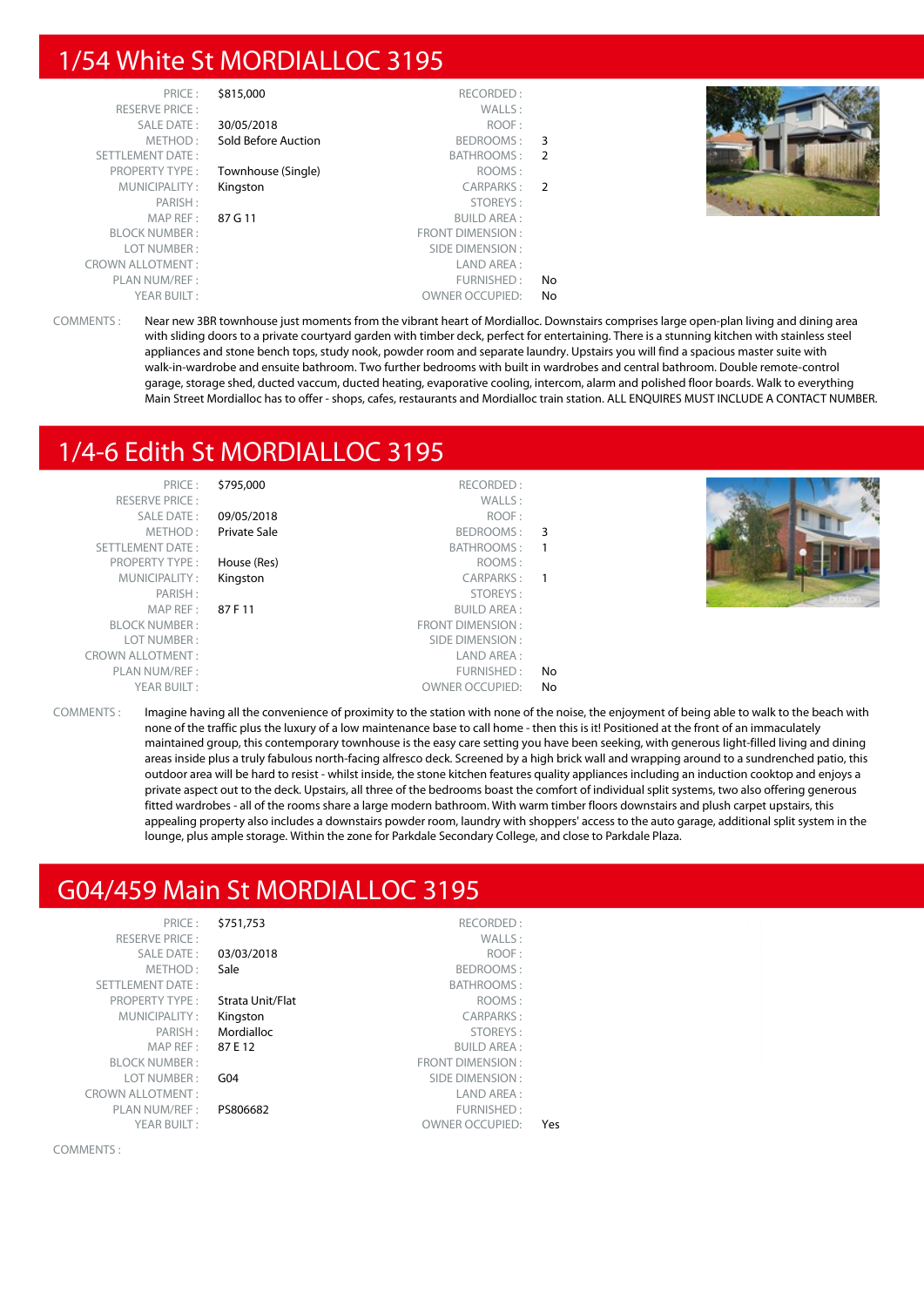## 9/94-96 Chute St MORDIALLOC 3195

| PRICE:<br><b>RESERVE PRICE:</b><br>SALE DATE:<br>METHOD:<br>SETTLEMENT DATE:<br>PROPERTY TYPE:<br>MUNICIPALITY:<br>PARISH: | \$750,000<br>24/04/2018<br>Private Sale<br>Unit<br>Kingston | RECORDED:<br>WALLS:<br>ROOF:<br>BEDROOMS: 3<br>BATHROOMS:<br>ROOMS:<br>CARPARKS:<br>STOREYS:                     | $\mathbf{1}$<br>$\mathbf{1}$ |  |
|----------------------------------------------------------------------------------------------------------------------------|-------------------------------------------------------------|------------------------------------------------------------------------------------------------------------------|------------------------------|--|
| MAPREF:<br><b>BLOCK NUMBER:</b><br>LOT NUMBER:<br><b>CROWN ALLOTMENT:</b><br>PLAN NUM/REF :<br>YEAR BUILT:                 | 87 G 11                                                     | <b>BUILD AREA:</b><br>FRONT DIMENSION:<br>SIDE DIMENSION :<br>LAND AREA:<br>FURNISHED:<br><b>OWNER OCCUPIED:</b> | No<br>No                     |  |

COMMENTS : Spacious, low maintenance and brilliantly positioned for carefree family living - there is absolutely nothing to do but move in to this fantastic 3-bedroom townhouse and immerse yourself in an enviable Mordialloc way of life! At the front of a well presented group, just moments to the open spaces of Doug Denyer Reserve, the hub of vibrant Main Street and stunning Mordialloc foreshore, the home features a practical floorplan spanning two generous levels. Perfect for both intimate get-togethers and larger-scale entertaining, the ground floor features a tranquil lounge plus well-equipped kitchen and meals area which spills out to a private & secure garden and courtyard - this fabulous outdoor space is perfect for alfresco dining and provides plenty of room for children to play. Upstairs are three double bedrooms; all boast built-in storage including the gracious master which boasts a walk-in robe and access to the bright two-way ensuite bathroom. Ducted heating and cooling, large laundry with additional WC plus garage with convenient rear access wrap up an appealing package which also boasts prized zoning for Parkdale Secondary College. For more information about this spacious Mordialloc sanctuary contact Mathew Cox at Buxton Mentone on 0413-102-224

## 1/58 White St MORDIALLOC 3195



COMMENTS : Tucked away behind a high wall and screened from passers-by, this impeccable and beautifully updated 3-bedroom unit offers family-sized accommodation in easy-care surrounds. Just moments to the attractions of Main Street, fabulous schools and a number of recreational facilities, the unit is sure to pique the interest of busy families, downsizers or investors seeking a well-finished home in a flourishing neighbourhood. Upon entry, warm timber floors flow through the generous lounge and dining area which spills out to a secure front garden with covered patio - the perfect place for a coffee whilst keeping a watchful eye on the little ones. Smartly updated, the designer kitchen features stone benchtops and quality appliances whilst a stunning bathroom with luxurious freestanding bath services the three well sized bedrooms. Concluding a flawless offering are split system heating/cooling, laundry with convenient rear access with garage. Prized zoning for Parkdale Secondary is simply the icing on the cake.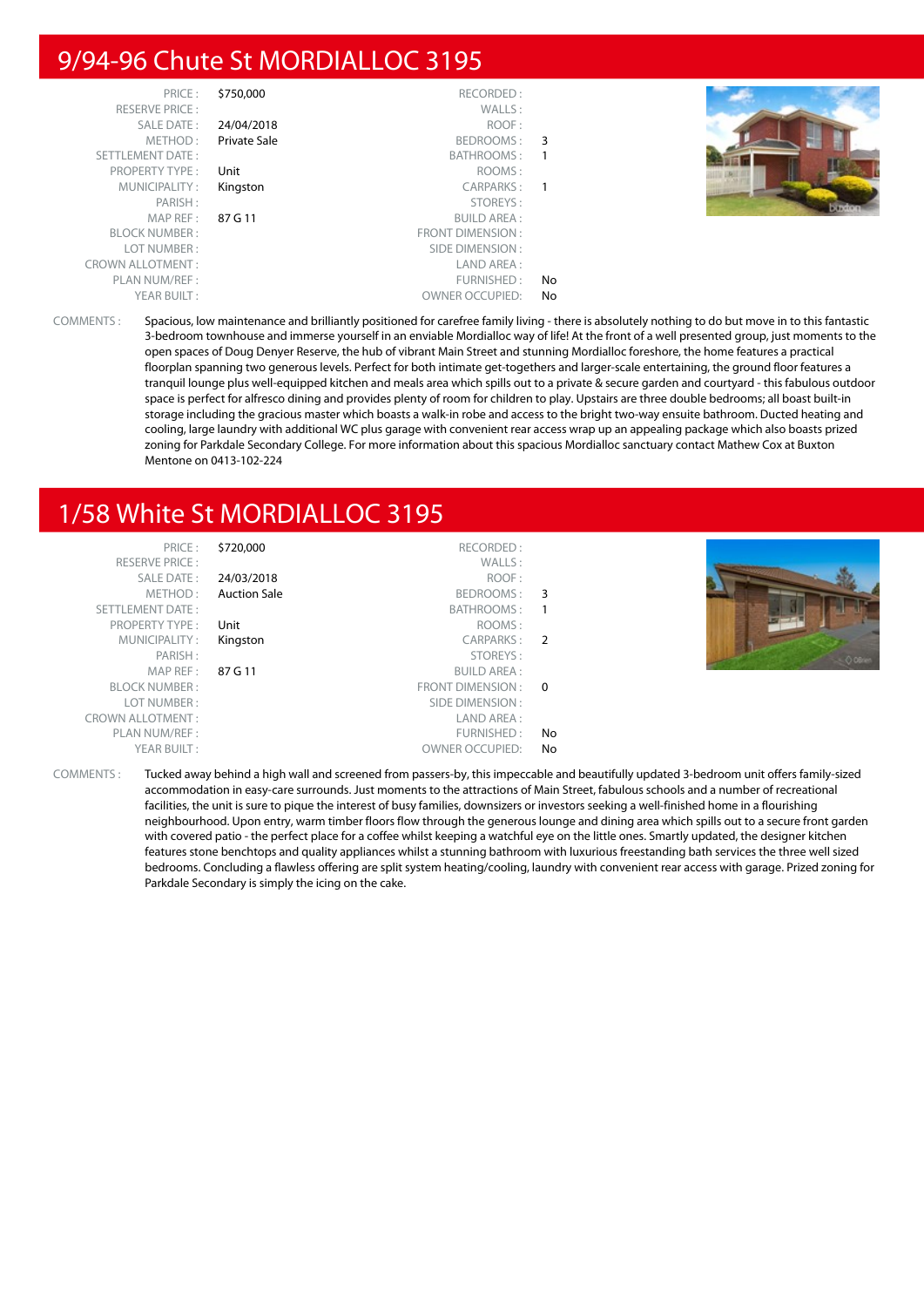## 111/90 White St MORDIALLOC 3195

| PRICE:                  | \$710,000       | RECORDED:               |                |
|-------------------------|-----------------|-------------------------|----------------|
| <b>RESERVE PRICE:</b>   |                 | WALLS:                  |                |
| <b>SALE DATE:</b>       | 19/04/2018      | ROOF:                   |                |
| METHOD:                 | Private Sale    | BEDROOMS:               | 3              |
| <b>SETTLEMENT DATE:</b> |                 | BATHROOMS:              | $\overline{2}$ |
| <b>PROPERTY TYPE:</b>   | Townhouse (Res) | ROOMS:                  |                |
| MUNICIPALITY:           | Kingston        | <b>CARPARKS:</b>        | 1              |
| PARISH:                 |                 | STOREYS:                |                |
| MAP REF:                | 87 H 11         | <b>BUILD AREA:</b>      |                |
| <b>BLOCK NUMBER:</b>    |                 | <b>FRONT DIMENSION:</b> |                |
| LOT NUMBER:             |                 | SIDE DIMENSION:         |                |
| <b>CROWN ALLOTMENT:</b> |                 | LAND AREA:              |                |
| PLAN NUM/REF:           |                 | FURNISHED:              | No             |
| YEAR BUILT:             |                 | <b>OWNER OCCUPIED:</b>  | No             |



COMMENTS : Supremely quiet at the back of the block, this quality built 3 bedroom 2 bathroom townhouse has a sense of low maintenance luxury in private surrounds. Bigger than expected, this house-size retreat features an inviting hallway, an expansive open plan living & dining with designer galley-style kitchen (Electrolux & Smeg appliances) featuring a concealed pantry; double sliding doors onto a sun filled deck with bench seating and a delightful garden, 3 double bedrooms (BIRs, main with balcony) and 2 stylish bathrooms (European laundry). In this exclusive development that's home to a variety of townhouses and apartments, this well designed residence features Bamboo floors, chocolate stone benchtops, split system R/C air conditioning, fantastic storage inside and secure undercover parking. Opposite Woodlands Golf Course and only footsteps to the trendy Hendricks Café, around the corner from beautiful parkland in McDonald Street, buses and handy shops, while only minutes to the fabulous Mordialloc Village café strip, Mordialloc station, Warren Rd cafes, a choice of schools (zoned for Parkdale Secondary College) & the beach. For all enquiries please contact Robert Pullia 0407 323 423 or Kheone Cochrane 0425 405 519 hockingstuart Mentone.

## 12/117a Mcdonald St MORDIALLOC 3195

PRICE : \$665,000 RECORDED : RESERVE PRICE : WALLS : SALE DATE : 10/04/2018 ROOF : METHOD : Sale BEDROOMS : 2 SETTLEMENT DATE :<br>PROPERTY TYPE : **Flat/Unit/Apartment (Res)** BATHROOMS : Flat/Unit/Apartment (Res) ROOMS : MUNICIPALITY : **Kingston** CARPARKS : PARISH : Mordialloc STOREYS : BLOCK NUMBER : FRONT DIMENSION : **12** SIDE DIMENSION : CROWN ALLOTMENT : LAND AREA : PLAN NUM/REF : PS603564 FURNISHED : YEAR BUILT : OWNER OCCUPIED: No

**BUILD AREA:** 



COMMENTS :

## 1/5 Albert St MORDIALLOC 3195

|               | RECORDED:               | \$650,000           | PRICE:                  |
|---------------|-------------------------|---------------------|-------------------------|
|               |                         |                     |                         |
|               | WALLS:                  |                     | <b>RESERVE PRICE:</b>   |
|               | ROOF:                   | 12/05/2018          | <b>SALE DATE:</b>       |
| $\mathcal{P}$ | BEDROOMS:               | <b>Auction Sale</b> | METHOD:                 |
| 1             | BATHROOMS:              |                     | <b>SETTLEMENT DATE:</b> |
|               | ROOMS:                  | Unit                | <b>PROPERTY TYPE:</b>   |
| $\mathcal{P}$ | CARPARKS:               | Kingston            | MUNICIPALITY:           |
|               | STOREYS:                |                     | PARISH:                 |
|               | <b>BUILD AREA:</b>      | 87F11               | MAP REF:                |
|               | <b>FRONT DIMENSION:</b> |                     | <b>BLOCK NUMBER:</b>    |
|               | SIDE DIMENSION:         |                     | LOT NUMBER:             |
|               | LAND AREA:              |                     | <b>CROWN ALLOTMENT:</b> |
| No            | FURNISHED:              |                     | PLAN NUM/REF :          |
| No            | <b>OWNER OCCUPIED:</b>  |                     | YEAR BUILT:             |
|               |                         |                     |                         |



COMMENTS : Secure, sparkling fresh and bright two-bedroom villa in an elevated location on popular Albert Street, overlooking Mordialloc treetops. Completely renovated, there is nothing to do but move in. The light-filled front room looks out on a hedged front garden. Walk through to a crisp kitchen/dining area with the latest floor coverings and new - everything. There are two large bedrooms each with BIRs, split system aircon and ducted gas heating throughout. To top it off there is a renovated bathroom with separate bath and shower, easy access laundry and a private courtyard. With two driveways, to a carport and a single lock up garage, you can walk to the station, cafes, shops and restaurants. This lovely clean home in this popular street is perfect for downsizers, may suit savvy investors or first home owners. Be quick! ALL ENQUIRIES MUST INCLUDE A CONTACT NUMBER.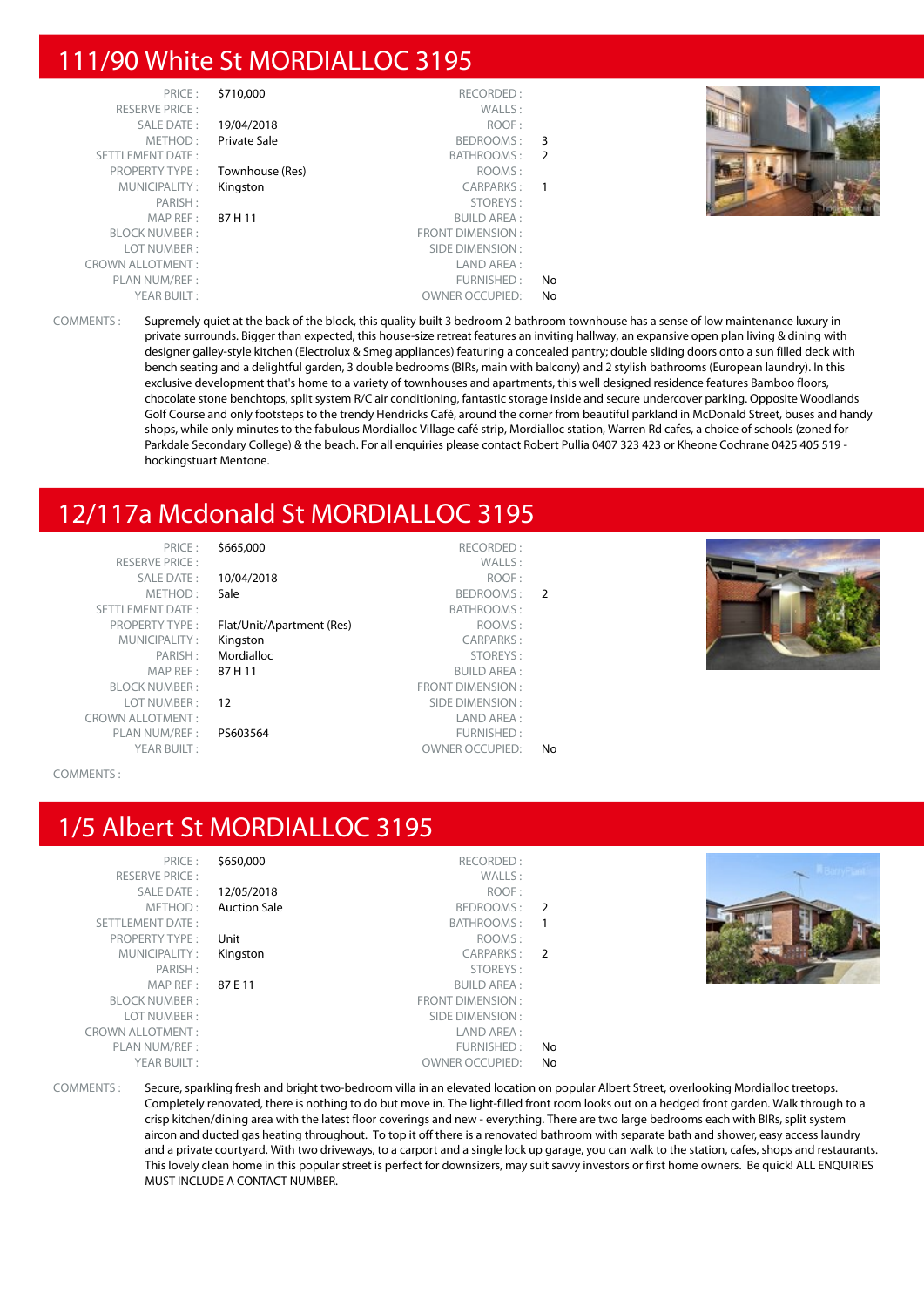## 1/4 Gipps Av MORDIALLOC 3195

| PRICE:                  | \$642,000           | RECORDED:              |                     |  |
|-------------------------|---------------------|------------------------|---------------------|--|
| <b>RESERVE PRICE:</b>   |                     | WALLS:                 | <b>Brick Veneer</b> |  |
| <b>SALE DATE:</b>       | 26/05/2018          | ROOF:                  |                     |  |
| METHOD:                 | <b>Auction Sale</b> | BEDROOMS: 2            |                     |  |
| SETTLEMENT DATE:        |                     | BATHROOMS:             |                     |  |
| <b>PROPERTY TYPE:</b>   | Unit                | ROOMS:                 |                     |  |
| MUNICIPALITY:           | Kingston            | CARPARKS:              |                     |  |
| PARISH:                 |                     | STOREYS:               |                     |  |
| MAP REF:                | 92 G 1              | <b>BUILD AREA:</b>     |                     |  |
| <b>BLOCK NUMBER:</b>    |                     | FRONT DIMENSION : 0    |                     |  |
| LOT NUMBER:             |                     | SIDE DIMENSION :       |                     |  |
| <b>CROWN ALLOTMENT:</b> |                     | LAND AREA:             |                     |  |
| PLAN NUM/REF:           |                     | FURNISHED:             | No                  |  |
| YEAR BUILT:             |                     | <b>OWNER OCCUPIED:</b> | No                  |  |

COMMENTS : Spacious and filled with streams of natural light, this inviting front unit offers the benefit of loads of outdoor space without any of the upkeep its location only a quick walk from the station, cafes and the soft sands of Mordialloc beach guaranteeing a first-class lifestyle for first-home buyers and downsizers alike. Set well back on a quite avenue, bordered by immaculately maintained lawns and gardens, this appealing two-bedroom home opens to warm hardwood floors which flow from the generously proportioned living and dining zone to a bright kitchen equipped with DeLonghi appliances. Mirroring the interior dimensions, the spacious courtyard and secure, low maintenance garden is perfect for alfresco dining and oriented to capture the warmth of the evening sun. The two queen-sized bedrooms both benefit from fitted wardrobes and share an original bathroom which has been upgraded with a stone vanity, whilst the laundry with courtyard access contains the separate WC. A split system heating/cooling & adjacent parking finalise this offering. Set in a well-maintained group with reasonable body corporate fees, this is the perfect start moments from the bay.

## 5/12-14 Bay St MORDIALLOC 3195

PRICE : \$620,000 RECORDED : RESERVE PRICE : WALLS : PROPERTY TYPE : Unit BLOCK NUMBER : LOT NUMBER : CROWN ALLOTMENT: YEAR BUILT : OWNER OCCUPIED: No

SALE DATE : **19/05/2018** ROOF :

| $\mathcal{P}$ | <b>Auction Sale</b><br>BEDROOMS: | METHOD:                 |
|---------------|----------------------------------|-------------------------|
|               | BATHROOMS:                       | <b>SETTLEMENT DATE:</b> |
|               | ROOMS:<br>Unit                   | <b>PROPERTY TYPE:</b>   |
|               | CARPARKS:<br>Kingston            | MUNICIPALITY:           |
|               | STOREYS:                         | PARISH:                 |
|               | <b>BUILD AREA:</b><br>87 D 11    | MAP REF:                |
|               | <b>FRONT DIMENSION:</b>          | <b>BLOCK NUMBER:</b>    |
|               | SIDE DIMENSION:                  | LOT NUMBER:             |
|               | LAND AREA:                       | ROWN ALLOTMENT :        |
| No            | FURNISHED:                       | PLAN NUM/REF:           |
|               |                                  |                         |



#### COMMENTS :

## 11/144-146 Warren Rd MORDIALLOC 3195

| PRICE:                  | \$605,000           | RECORDED:               |                |
|-------------------------|---------------------|-------------------------|----------------|
| <b>RESERVE PRICE:</b>   |                     | WALLS:                  |                |
| <b>SALE DATE:</b>       | 12/05/2018          | ROOF:                   |                |
| METHOD:                 | <b>Auction Sale</b> | BEDROOMS:               | $\overline{2}$ |
| <b>SETTLEMENT DATE:</b> |                     | BATHROOMS:              |                |
| <b>PROPERTY TYPE:</b>   | Unit                | ROOMS:                  |                |
| MUNICIPALITY:           | Kingston            | CARPARKS:               | $\overline{1}$ |
| PARISH:                 |                     | STOREYS:                |                |
| MAP REF:                | 87 G 7              | <b>BUILD AREA:</b>      |                |
| <b>BLOCK NUMBER:</b>    |                     | <b>FRONT DIMENSION:</b> |                |
| LOT NUMBER:             |                     | SIDE DIMENSION:         |                |
| <b>CROWN ALLOTMENT:</b> |                     | LAND AREA:              |                |
| PLAN NUM/REF:           |                     | FURNISHED:              | No             |
| YEAR BUILT:             |                     | <b>OWNER OCCUPIED:</b>  | No             |



COMMENTS : Would you like to just walk in and relax Then look no further than this immaculate two-bedroom unit peacefully situated in an enviable neighbourhood. Whether you are starting your property journey, looking for a worry-free investment or seeking an ideally located empty-nest, this one fits the bill. Situated in a well-maintained group, the home has been finished with style and finesse which is evident in both the large, welcoming lounge and outside on the fabulous deck. A real surprise and perfectly private, this space offers smart built-in seating plus plenty of space for alfresco entertaining; whilst inside, the sleek kitchen features a relaxed breakfast bar and quality appliances including a Bosch dishwasher. An equally chic fully-tiled bathroom services the two generous bedrooms which each offer built-in robes and ceiling fans - wrapping up a sensational package are a separate WC, large laundry with convenient deck access, split system heating/cooling plus plantation shutters, garage and ample visitor parking. Serviced by bus routes and close to a choice of shops & cafes, this low maintenance sweetheart is also within the sought-after Parkdale Secondary College zone. For more information about this immaculate Mordialloc base, please contact Emily Whitehead at Buxton Mentone on 0420 997 276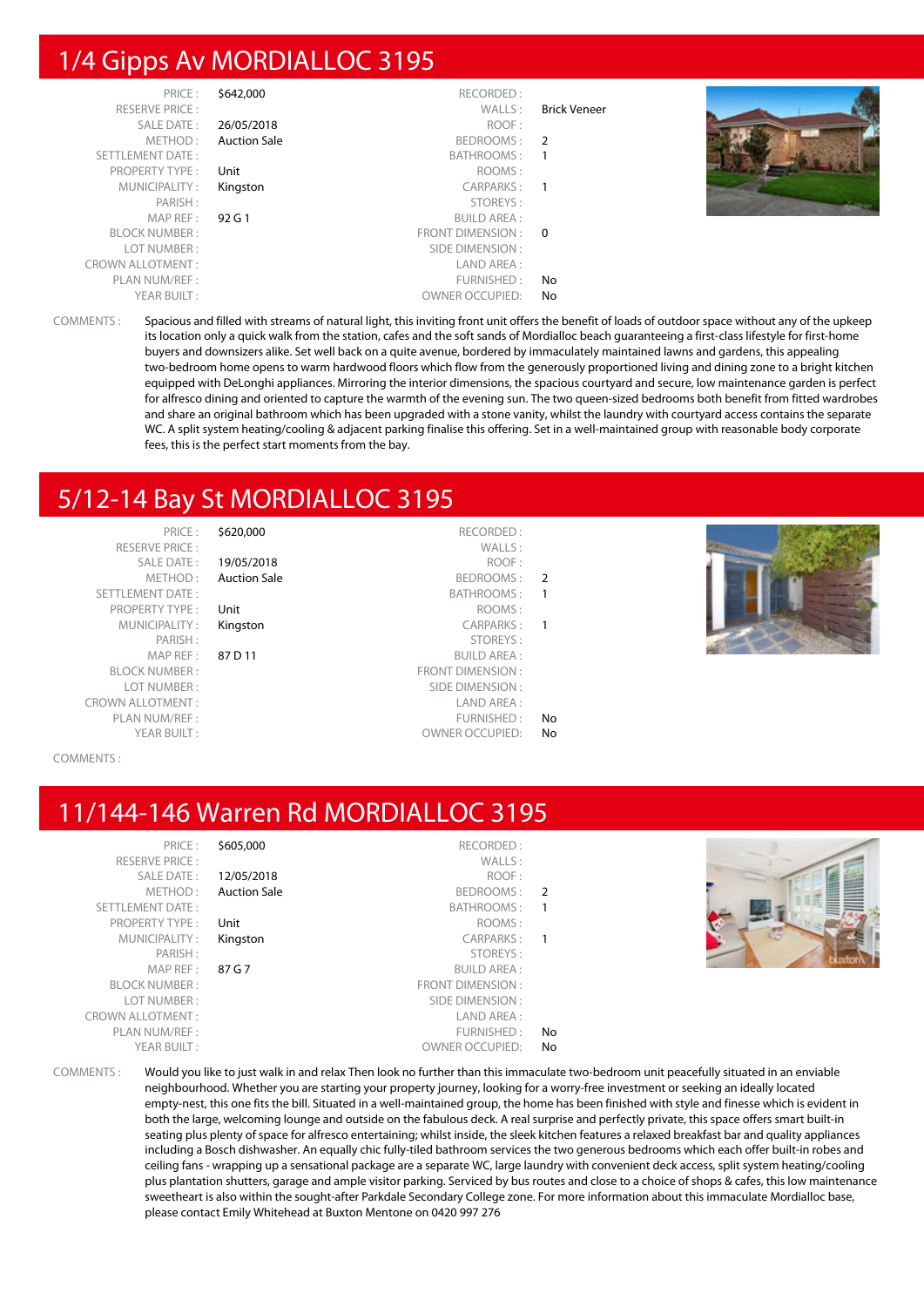## 101/55-57 Barkly St MORDIALLOC 3195

| PRICE:                  | \$576,000    | RECORDED:               |                |  |
|-------------------------|--------------|-------------------------|----------------|--|
| <b>RESERVE PRICE:</b>   |              | WALLS:                  |                |  |
| SALE DATE:              | 05/03/2018   | ROOF:                   |                |  |
| METHOD:                 | Private Sale | BEDROOMS:               | $\overline{2}$ |  |
| <b>SETTLEMENT DATE:</b> |              | BATHROOMS:              | -1             |  |
| <b>PROPERTY TYPE:</b>   | Apartment    | ROOMS:                  |                |  |
| MUNICIPALITY:           | Kingston     | CARPARKS:               | -1             |  |
| PARISH:                 |              | STOREYS:                |                |  |
| MAP REF:                |              | <b>BUILD AREA:</b>      |                |  |
| <b>BLOCK NUMBER:</b>    |              | <b>FRONT DIMENSION:</b> |                |  |
| LOT NUMBER:             |              | SIDE DIMENSION:         |                |  |
| <b>CROWN ALLOTMENT:</b> |              | LAND AREA:              |                |  |
| PLAN NUM/REF:           |              | FURNISHED:              | No             |  |
| YEAR BUILT:             |              | <b>OWNER OCCUPIED:</b>  | No             |  |



COMMENTS : Defined by angled lines and captivating design, Lustre blends contemporary apartment living with the established, tree-lined surrounds of Mordialloc. A first for it's location, Lustre brings quality urban apartment living to the sought-after Bayside suburb of Mordialloc. With unprecedented design across three levels and quality appointments and finishes, Lustre - by name and appearance - offers a truly unique and enticing lifestyle. Innovative design blends seamlessly with the natural surrounds, whilst the distinctive architectural style creates a unique statement. Comprising of two-bedroom, one-bedroom and studio apartments, Lustre's modern design blends strong visual lines with crisp colour palettes and the warmth of timber floors and wall panels. Created for practicality and essential comfort, open living spaces offer flexibility, while full-height glass windows and sliding doors bring the outside in, with each apartment enjoying it's own private courtyard, balcony or terrace space. Positioned just a short stroll to the heart of Mordialloc with its iconic Palm-lined shopping strip, you're spoiled for choice with a diverse range of cafes, restaurants and take-away options, not to mention all of your essential shopping outlets and specialty retail stores. Mordialloc's stunning beach is just 750m from your doorstep. Lined with foreshore reserves, walking paths and featuring Mordialloc Pier at the mouth of Mordialloc Creek, the area is a playground for all ages and leisure interests. The train station is conveniently located close by, connecting you to the city in under 30 minutes, while Nepean Hwy and Beach Road provide the freedom of jumping in the car heading off in either direction. CONSTRUCTION COMMENCING SEPTEMBER 2017 ALL ENQUIRIES MUST INCLUDE A CONTACT NUMBER.

## 4/66 Barkly St MORDIALLOC 3195

| PRICE:                  | \$570,000           | RECORDED:               |       |  |
|-------------------------|---------------------|-------------------------|-------|--|
| <b>RESERVE PRICE:</b>   |                     | WALLS:                  | Brick |  |
| SALE DATE:              | 03/03/2018          | ROOF:                   |       |  |
| METHOD:                 | <b>Auction Sale</b> | BEDROOMS: 2             |       |  |
| SETTLEMENT DATE:        |                     | BATHROOMS:              |       |  |
| <b>PROPERTY TYPE:</b>   | Unit                | ROOMS:                  |       |  |
| MUNICIPALITY:           | Kingston            | CARPARKS:               |       |  |
| PARISH:                 |                     | STOREYS:                |       |  |
| MAPREF:                 | 92 F 1              | <b>BUILD AREA:</b>      |       |  |
| <b>BLOCK NUMBER:</b>    |                     | <b>FRONT DIMENSION:</b> |       |  |
| LOT NUMBER:             |                     | SIDE DIMENSION :        |       |  |
| <b>CROWN ALLOTMENT:</b> |                     | LAND AREA:              |       |  |
| PLAN NUM/REF:           |                     | FURNISHED:              | No    |  |
| YEAR BUILT:             |                     | <b>OWNER OCCUPIED:</b>  | No    |  |

COMMENTS : Find potential to be rapt in and a wraparound courtyard - within steps of the station, shops and sand! One of just four in a super-central group, this secluded two bedroom rear unit offers grand potential and great outdoors with generous garden space wrapping two sides, a secure garage direct to the streetfront and a premier position on the edge of Mordialloc's restaurant, retail and rail precinct. Presented in squeaky-clean original condition, this vintage beauty features a sunny eat-in kitchen adjacent surprisingly large living and a well-positioned bathroom with separate WC. Carefree and comfortable with reverse-cycle air-conditioning for living, there are extra-large built-in robes for both bedrooms and full separate laundry opening to the courtyard. Perfect to style up, open out and add value with a designer makeover, this solid unit is also fine to kick back, relax and collect the rent. With comfort for today, potential for tomorrow and the prospect of retaining a good existing tenant, this is a prime beachside start, investment or downsizer all wrapped up in one! ALL ENQUIRIES MUST INCLUDE A CONTACT NUMBER.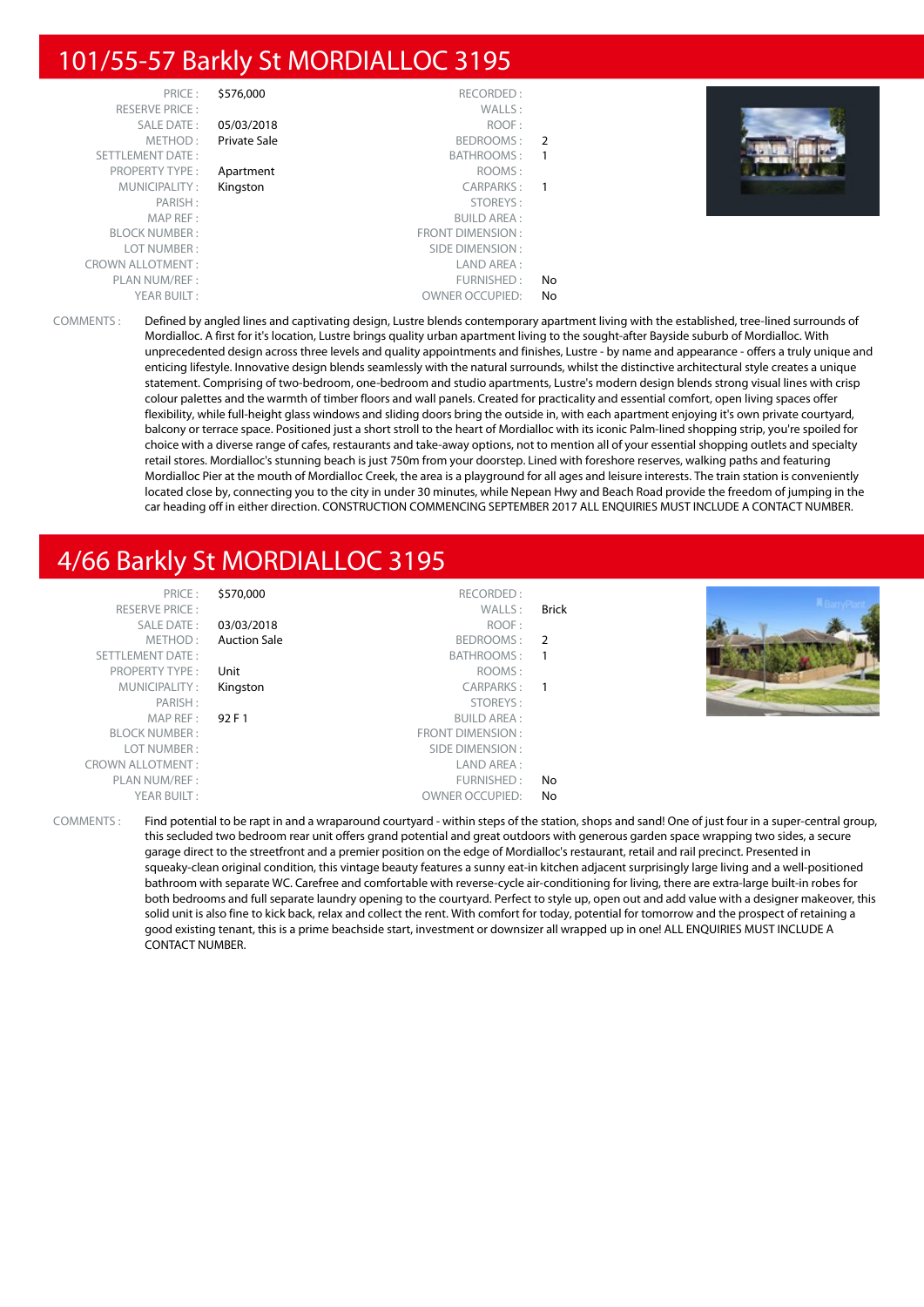## 118/90 White St MORDIALLOC 3195

| PRICE:                  | \$500,000    | RECORDED:               |                |
|-------------------------|--------------|-------------------------|----------------|
| <b>RESERVE PRICE:</b>   |              | WALLS:                  |                |
| SALE DATE:              | 16/05/2018   | ROOF:                   |                |
| METHOD:                 | Private Sale | BEDROOMS:               | $\overline{2}$ |
| <b>SETTLEMENT DATE:</b> |              | BATHROOMS:              | -2             |
| <b>PROPERTY TYPE:</b>   | Apartment    | ROOMS:                  |                |
| MUNICIPALITY:           | Kingston     | CARPARKS:               |                |
| PARISH:                 |              | STOREYS:                |                |
| MAP REF:                |              | <b>BUILD AREA:</b>      |                |
| <b>BLOCK NUMBER:</b>    |              | <b>FRONT DIMENSION:</b> |                |
| LOT NUMBER:             |              | SIDE DIMENSION:         |                |
| <b>CROWN ALLOTMENT:</b> |              | LAND AREA:              |                |
| PLAN NUM/REF:           |              | FURNISHED:              | No             |
| YEAR BUILT:             |              | <b>OWNER OCCUPIED:</b>  | No             |



COMMENTS : Put yourself high above it all with the all the security of apartment living, all the indoor-outdoor space of a ground-floor unitand all day light-filled living! Secured behind intercom entry on the first-floor of a small-scale group, this super-spacious two bedroom, two bathroom home is oriented to maximise northern light with airy living-dining spilling northwards through a wall of windows to courtyard-sized terrace. Prestige appointed with a streamlined Bosch appliance kitchen and a glossy designer bathroom for each bedroom (including a private ensuite), this elevated apartment is high on quality with thick stone benchtops, hard-wearing bamboo floors, privacy-enhancing block-out blinds and individual reverse-cycle climate control for every room. With part-mirrored robes, linen-press and a storage unit beside a secure garage space, this sizeable apartment is huge on space, high on extras and big on as-new presentation. Quietly positioned at the gateway to the Peninsula opposite Woodlands Golf Course, this is courtyard living for a completely carefree life (or investment) - with Hendriks Cafe at the door and the stations, shopping village and bay within a minute. ALL ENQUIRIES MUST INCLUDE A CONTACT NUMBER.

## 2/11 Mcdonald St MORDIALLOC 3195

| PRICE:                  | \$491,000           | RECORDED:              |    |  |
|-------------------------|---------------------|------------------------|----|--|
| <b>RESERVE PRICE:</b>   |                     | WALLS:                 |    |  |
| SALE DATE:              | 05/05/2018          | ROOF:                  |    |  |
| METHOD:                 | <b>Auction Sale</b> | BEDROOMS:              |    |  |
| SETTLEMENT DATE:        |                     | <b>BATHROOMS:</b>      |    |  |
| <b>PROPERTY TYPE:</b>   | Apartment           | ROOMS:                 |    |  |
| MUNICIPALITY:           | Kingston            | CARPARKS:              | 1  |  |
| PARISH:                 |                     | STOREYS:               |    |  |
| MAP REF:                | 87 F 12             | <b>BUILD AREA:</b>     |    |  |
| <b>BLOCK NUMBER:</b>    |                     | FRONT DIMENSION:       |    |  |
| LOT NUMBER:             |                     | SIDE DIMENSION:        |    |  |
| <b>CROWN ALLOTMENT:</b> |                     | LAND AREA:             |    |  |
| PLAN NUM/REF:           |                     | FURNISHED:             | No |  |
| YEAR BUILT:             |                     | <b>OWNER OCCUPIED:</b> | No |  |
|                         |                     |                        |    |  |



COMMENTS : Exuding a cool urban vibe and boasting the proximity to amenities normally reserved for inner-city suburbs, this ground floor 1-BR apartment adds a beautiful bayside locale to its ultra-convenience. Metres to the station and moments to the sand, lifestyles do not get much more laidback! The oversized garden and sheltered alfresco deck are a real rarity for properties of this type and this one delivers in spades with areas of lush lawn, space for barbecuing and even secure parking. Inside, chic polished concrete floors flow through the open plan living and meals area to the stylish charcoal kitchen complemented by warm timber benchtops and quality stainless steel appliances. The queen-sized bedroom showcases a large picture window ensuring it is flooded with natural light, whilst a cleverly conceived utility area creates a practical study space with provisions for a laundry. A stylishly finished bathroom with luxe walk-in shower is also included along with ample storage and split system heating and cooling.

### 4/34 Barkly St MORDIALLOC 3195

| PRICE:                  | \$479,000                 | RECORDED:               |     |
|-------------------------|---------------------------|-------------------------|-----|
| <b>RESERVE PRICE:</b>   |                           | WALLS:                  |     |
| <b>SALE DATE:</b>       | 02/03/2018                | ROOF:                   |     |
| METHOD:                 | Sale                      | <b>BEDROOMS:</b>        |     |
| <b>SETTLEMENT DATE:</b> | 22/03/2018                | BATHROOMS:              |     |
| <b>PROPERTY TYPE:</b>   | Flat/Unit/Apartment (Res) | ROOMS:                  |     |
| MUNICIPALITY:           | Kingston                  | <b>CARPARKS:</b>        |     |
| PARISH:                 | Mordialloc                | STOREYS:                |     |
| MAP REF:                | 87 F 11                   | <b>BUILD AREA:</b>      |     |
| <b>BLOCK NUMBER:</b>    |                           | <b>FRONT DIMENSION:</b> |     |
| LOT NUMBER:             | 4                         | SIDE DIMENSION:         |     |
| <b>CROWN ALLOTMENT:</b> |                           | LAND AREA:              |     |
| PLAN NUM/REF:           | PS815117                  | <b>FURNISHED:</b>       |     |
| YEAR BUILT:             |                           | <b>OWNER OCCUPIED:</b>  | Yes |
|                         |                           |                         |     |

COMMENTS :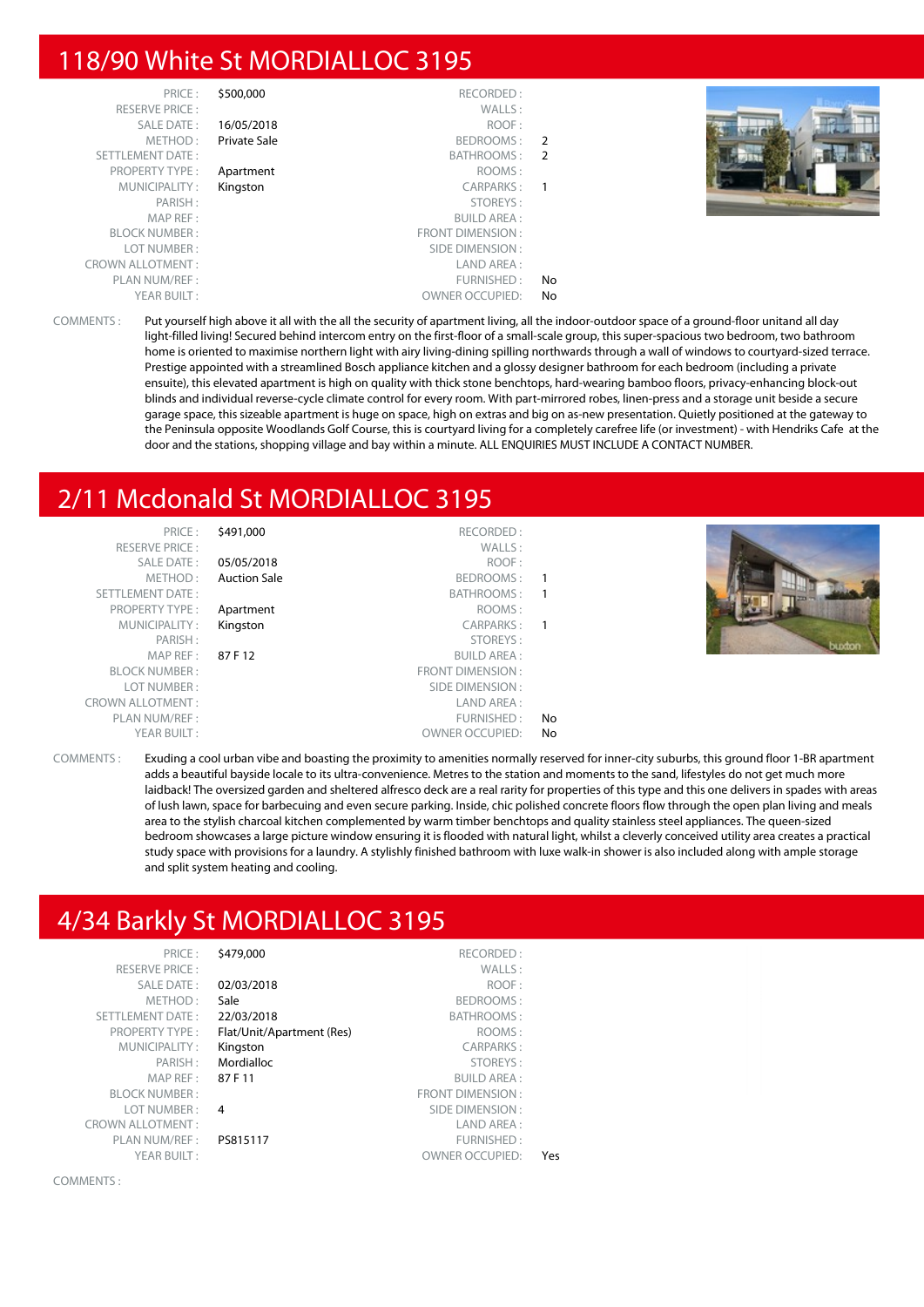## 2/44 Cedric St MORDIALLOC 3195

| PRICE:                  | \$400,000           | RECORDED:               |               |
|-------------------------|---------------------|-------------------------|---------------|
| <b>RESERVE PRICE:</b>   |                     | WALLS:                  |               |
| SALE DATE:              | 30/04/2018          | ROOF:                   |               |
| METHOD:                 | Sold Before Auction | BEDROOMS:               | $\mathcal{P}$ |
| SETTLEMENT DATE:        |                     | BATHROOMS:              |               |
| <b>PROPERTY TYPE:</b>   | Apartment           | ROOMS:                  |               |
| MUNICIPALITY:           | Kingston            | CARPARKS:               |               |
| PARISH:                 |                     | STOREYS:                |               |
| MAP REF:                | 87 G 10             | <b>BUILD AREA:</b>      |               |
| <b>BLOCK NUMBER:</b>    |                     | <b>FRONT DIMENSION:</b> |               |
| LOT NUMBER:             |                     | SIDE DIMENSION:         |               |
| <b>CROWN ALLOTMENT:</b> |                     | LAND AREA:              |               |
| PLAN NUM/REF:           |                     | FURNISHED:              | No            |
| YEAR BUILT:             |                     | <b>OWNER OCCUPIED:</b>  | No            |



COMMENTS : It's a beautifully refreshed haven near the hip Hendriks Café and Woodlands Golf Course - a ground floor unit with a car space, styled in new carpet and fresh paint, with a landscaped courtyard to offer you private al fresco relaxation just a 5-min drive from the beach. It's an inviting space with a kitchen flowing out to the central living area, and tranquil views across the shady courtyard from both bedrooms. A combined bathroom laundry has been updated to offer a shower, toilet and vanity so you can forget lugging your washing load to the laundromat. There's also the convenience of a gas upright cooker, reverse cycle split system, front and rear security doors and large robes. Low body corporate fees are a bonus with the communal fund soon to render the building and reseed the front lawn. For a first home, this is a chance to tee off the good life from Cedric Lodge, just around the corner from the train station, parkland, shopping at Parkdale and the beautiful Bay Trail which meanders all the way along the coastline to Port Melbourne.

## 15/541 Main St MORDIALLOC 3195

| PRICE:                  | \$389,000  | RECORDED:               |     |
|-------------------------|------------|-------------------------|-----|
| <b>RESERVE PRICE:</b>   |            | WALLS:                  |     |
| <b>SALE DATE:</b>       | 29/03/2018 | ROOF:                   |     |
| METHOD:                 | Sale       | BEDROOMS:               | 3   |
| <b>SETTLEMENT DATE:</b> | 30/04/2018 | BATHROOMS:              |     |
| <b>PROPERTY TYPE:</b>   | Apartment  | ROOMS:                  |     |
| MUNICIPALITY:           | Kingston   | CARPARKS:               |     |
| PARISH:                 | Mordialloc | STOREYS:                |     |
| MAP REF:                | 92 F 1     | <b>BUILD AREA:</b>      |     |
| <b>BLOCK NUMBER:</b>    |            | <b>FRONT DIMENSION:</b> |     |
| LOT NUMBER:             | 12         | SIDE DIMENSION:         |     |
| <b>CROWN ALLOTMENT:</b> |            | LAND AREA:              | 711 |
| PLAN NUM/REF :          | PS531026   | FURNISHED:              |     |
| YEAR BUILT:             |            | <b>OWNER OCCUPIED:</b>  | No  |
|                         |            |                         |     |

COMMENTS :

### 7/5 Bear St MORDIALLOC 3195

| دد  | PRIUT.                  |
|-----|-------------------------|
|     | <b>RESERVE PRICE:</b>   |
| 11  | SALE DATE:              |
| Pri | METHOD:                 |
|     | <b>SETTLEMENT DATE:</b> |
| Ar  | PROPERTY TYPE:          |
| Kir | MUNICIPALITY:           |
|     | PARISH:                 |
| 87  | MAP REF :               |
|     | <b>BLOCK NUMBER:</b>    |
|     | LOT NUMBER:             |
|     | <b>CROWN ALLOTMENT:</b> |
|     | PLAN NUM/REF :          |
|     | YEAR BUILT:             |
|     |                         |

PRECORDED :<br>PRECORDED : RECORDED :<br>WALLS : RESERVE PRICE : WALLS : SALE DATE : **11/05/2018** ROOF : ivate Sale **Example 3 and SEDROOMS** : 1 BATHROOMS : 1 PROPERTY TYPE : **Apartment Example 20 Apartment ROOMS** : ngston CARPARKS : 1 PARISH : STOREYS : **F 12** BUILD AREA : FRONT DIMENSION : SIDE DIMENSION : LAND AREA : FURNISHED : No OWNER OCCUPIED: No



COMMENTS : Great coffee, boutique restaurants & shops, beautiful beaches plus the station - an enviable laidback lifestyle is yours for the taking thanks to this brilliantly located lock & leave ground floor apartment in the heart of booming Mordialloc. Boasting secure intercom entry via Bear Street, along with the bonus of separate terrace access off Albert Street, this fabulous low maintenance base has been tastefully finished and features an open plan living/dining area, smartly-appointed kitchen with stainless steel oven and gas cooktop plus stylish central bathroom with hidden laundry. The bedroom is of generous proportions - it benefits from built-in storage, whilst the apartment is kept comfortable all year round thanks to split system heating and cooling. An entertainers' terrace, generous storage cage and secure parking space are included but with a location as good as this, you'll never need the car! Whether you are seeking a hassle-free investment or ultra-convenient first home, an inspection of this apartment is a must. For more information about this carefree lock & leave apartment contact Emily Whitehead at Buxton Mentone on 0420 997 276